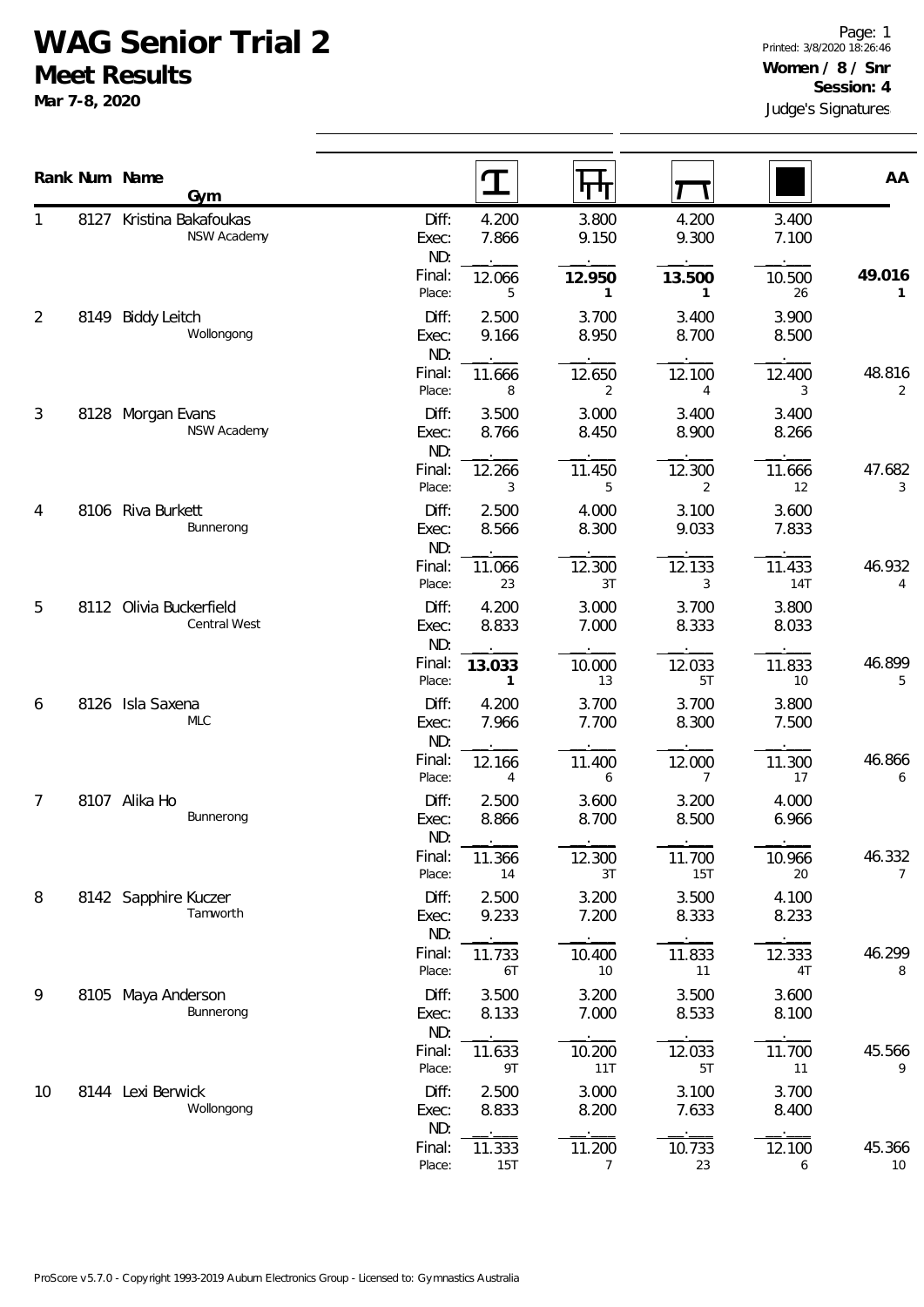## **WAG Senior Trial 2**

**Meet Results**

**Mar 7-8, 2020**

Page: 2 Printed: 3/8/2020 18:26:46 **Women / 8 / Snr Session: 4**

|          |      | Rank Num Name<br>Gym            |                                 |                          | पग                      |                          |                                      | AA           |
|----------|------|---------------------------------|---------------------------------|--------------------------|-------------------------|--------------------------|--------------------------------------|--------------|
| 11       |      | 8120 Anyka Diancin<br>Icon      | Diff:<br>Exec:<br>ND:           | 2.500<br>9.100           | 2.800<br>6.450          | 3.300<br>8.400           | 4.000<br>8.333                       |              |
|          |      |                                 | Final:<br>Place:                | 11.600<br>12             | 9.250<br>17             | 11.700<br><b>15T</b>     | 12.333<br>4T                         | 44.883<br>11 |
| 12       |      | 8123 Millie Axford<br>Manly     | Diff:<br>Exec:<br>ND:           | 2.500<br>8.333           | 3.300<br>7.200          | 3.500<br>8.466           | 2.800<br>7.966                       |              |
|          |      |                                 | Final:<br>Place:                | 10.833<br>25             | 10.500<br>9             | 11.966<br>8T             | 10.766<br>21T                        | 44.065<br>12 |
| 13       |      | 8129 Sienna Ruas<br>NSW Academy | Diff:<br>Exec:<br>ND:           | 4.200<br>8.233           | 3.400<br>7.250          | 3.500<br>6.533           | 2.700<br>7.900                       |              |
|          |      |                                 | Final:<br>Place:                | 12.433<br>2              | 10.650<br>8             | 10.033<br>26             | 10.600<br>23                         | 43.716<br>13 |
| 14<br>15 | 8137 | Lucy Clark<br>Pymble            | Diff:<br>Exec:<br>ND:           | 2.500<br>9.133           | 3.300<br>6.400          | 2.700<br>8.066           | 3.700<br>7.900                       |              |
|          |      |                                 | Final:<br>Place:                | 11.633<br>$9*$           | 9.700<br>14             | 10.766<br>22             | 11.600<br>13                         | 43.699<br>14 |
|          |      | 8122 Olivia Tingay<br>Icon      | Diff:<br>Exec:<br>ND:<br>Final: | 4.200<br>7.533<br>11.733 | 2.200<br>6.950<br>9.150 | 3.200<br>8.300<br>11.500 | 3.700<br>7.633<br>$-0.100$<br>11.233 | 43.616       |
| 16       |      | 8152 Chloe Wilson<br>Wollongong | Place:<br>Diff:<br>Exec:        | 6T<br>2.500<br>9.133     | 18<br>2.000<br>8.000    | 18<br>3.500<br>7.633     | 19<br>4.100<br>8.333                 | 15           |
|          |      |                                 | ND:<br>Final:<br>Place:         | 11.633<br>$9*$           | $-2.000$<br>8.000<br>24 | 11.133<br>20             | 12.433<br>1T                         | 43.199<br>16 |
| 17       |      | 8108 Ada Mrvic<br>Bunnerong     | Diff:<br>Exec:<br>ND:           | 2.500<br>9.066           | 2.600<br>5.500          | 3.000<br>8.800           | 3.400<br>8.033                       |              |
|          |      |                                 | Final:<br>Place:                | 11.566<br>13             | 8.100<br>21T            | 11.800<br>12             | 11.433<br>14T                        | 42.899<br>17 |
| 18       | 8131 | Brianna Smith<br>Phoenix        | Diff:<br>Exec:<br>ND:           | 2.500<br>8.700           | 2.200<br>5.200          | 3.900<br>8.066           | 3.900<br>8.100                       |              |
|          |      |                                 | Final:<br>Place:                | 11.200<br>21             | 7.400<br>26             | 11.966<br>8T             | 12.000<br>$\overline{7}$             | 42.566<br>18 |
| 19       |      | 8138 Amelia Bohringer<br>Shire  | Diff:<br>Exec:<br>ND:           | 4.000<br>7.300           | 3.400<br>6.800          | 3.900<br>4.600           | 4.100<br>7.866                       |              |
|          |      |                                 | Final:<br>Place:                | 11.300<br><b>18T</b>     | 10.200<br>11T           | 8.500<br>29              | 11.966<br>8T                         | 41.966<br>19 |
| 20       |      | 8136 Maia Shannon<br>PLC        | Diff:<br>Exec:<br>ND:           | 2.500<br>8.800           | 1.100<br>7.450          | 3.300<br>8.466           | 2.400<br>7.900                       |              |
|          |      |                                 | Final:<br>Place:                | 11.300<br><b>18T</b>     | 8.550<br>19             | 11.766<br>13             | 10.300<br>27                         | 41.916<br>20 |